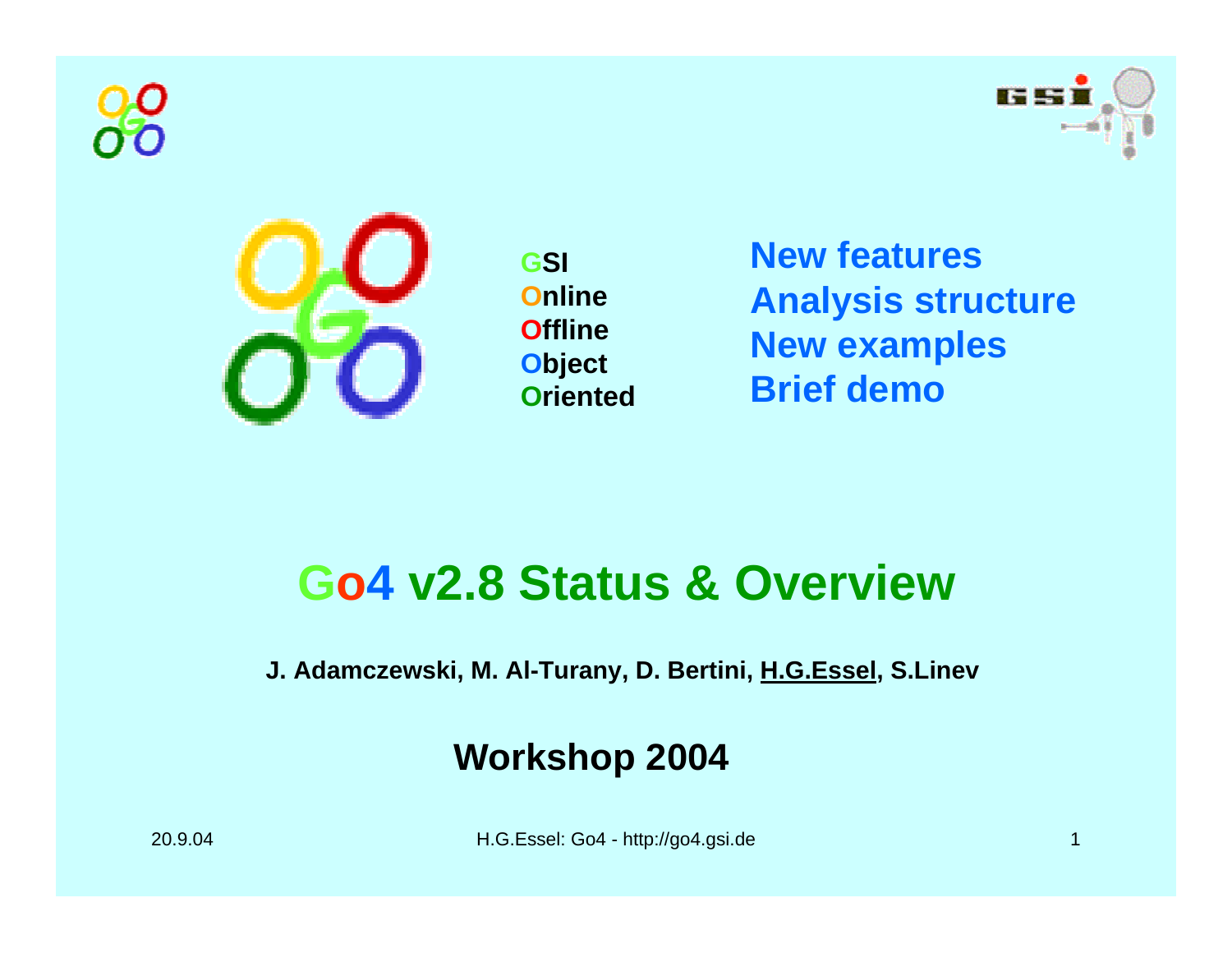



- **Channel and window markers**
- **ROOT graphical editor support**
- **View panel title**
- **Polygon condition calculates statistics**
- **Histogram rebinning, projections, profiles**
- **Histogram client: drag&drop, auto-update**
- **Full use of UserObject folder**
- **Print fit results**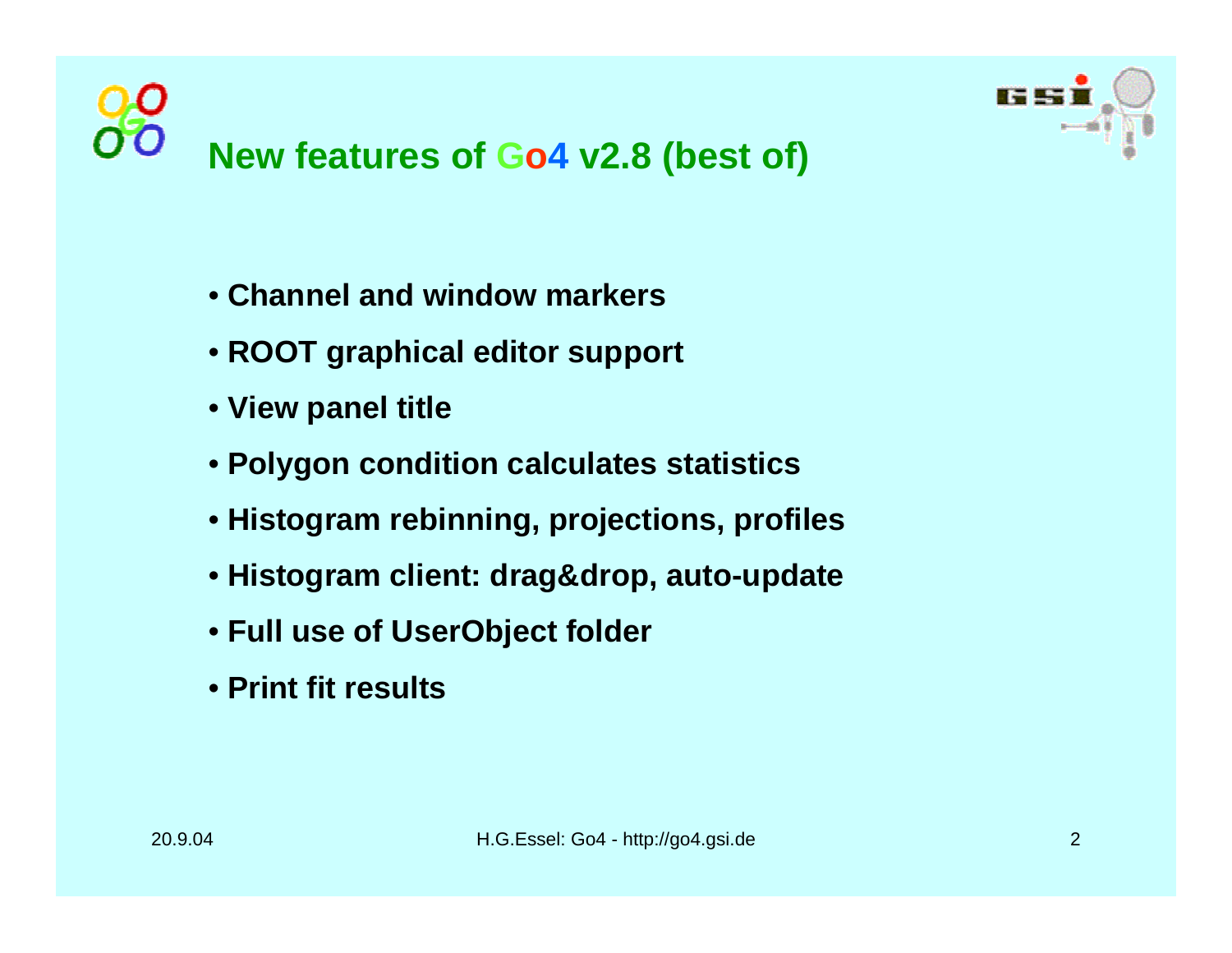



- **Key short cuts**
- **"Type" event**
- **Multiple files in disk browser**
- **Performance**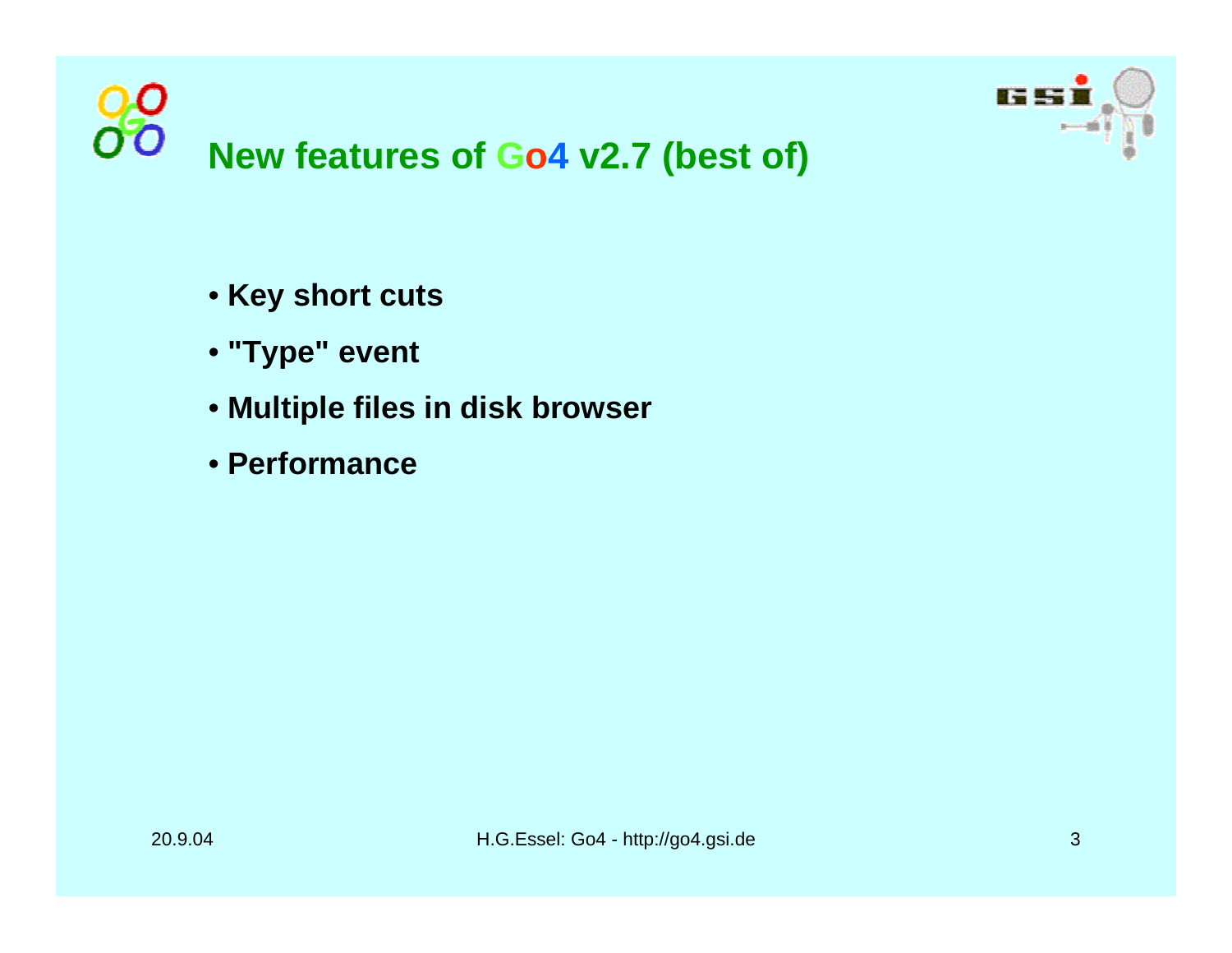



#### • **Hot start**

- **Export histograms (text, radware)**
- **Auto-save performance**
- **Standard TGo4A nalysis and TGo4StepFactory**
- **Canvas support**
- **Editors for objects in ROOT file**
- **Multiple auto-save files for multiple input files**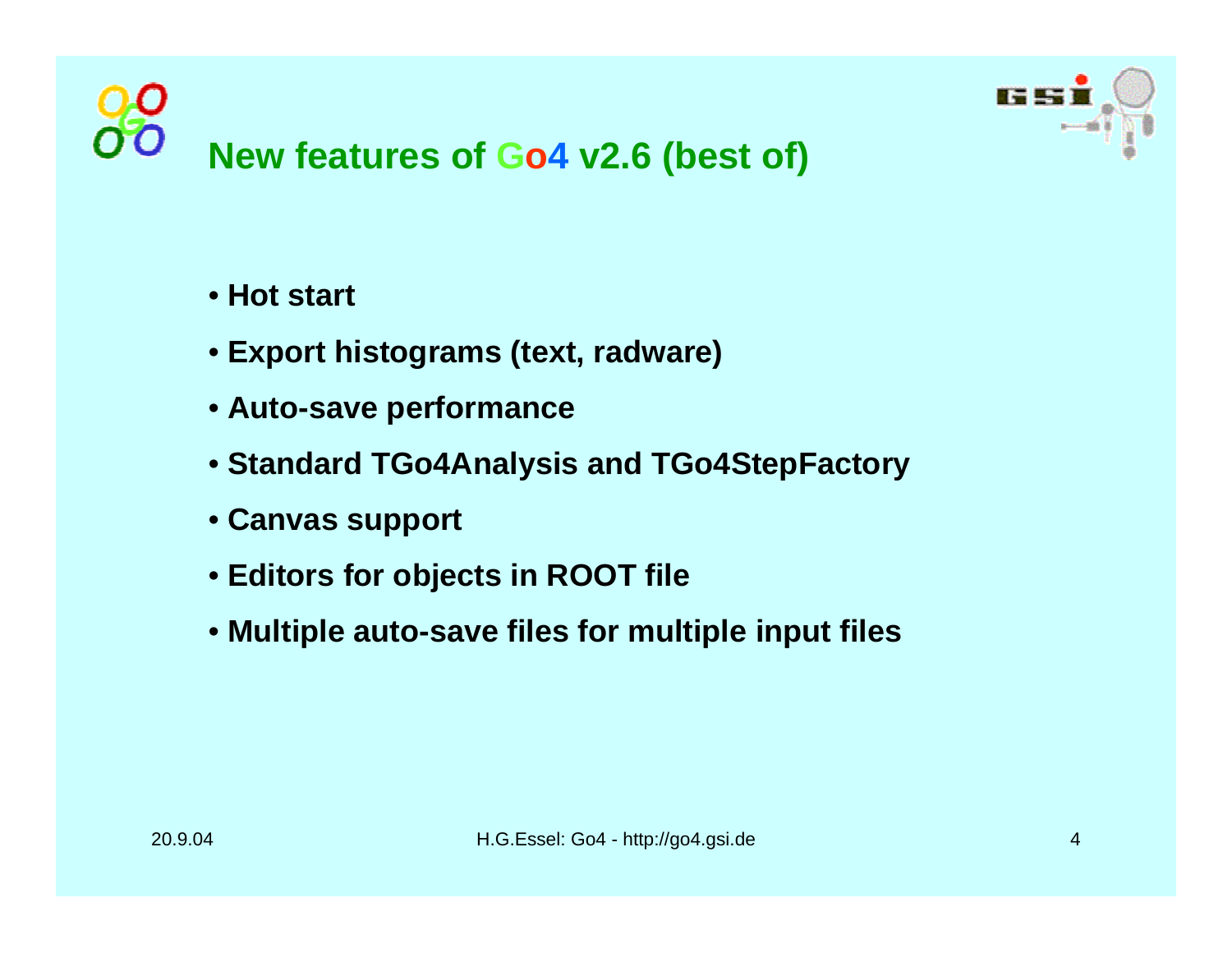



- **Histograms bound to conditions**
- **Conditions in pictures**
- **Condition editor improvements**
- **Monitoring TGraph, picture, THStack**
- **Log file**
- **GetBufferHeader (in event processors)**
- **TGo4Analysis::NextMatchingObject("\*") (macros)**
- **TGo4Analysis::Store... writes objects into event store. (parameters, conditions, fitters, folders)**
- **Non serial analysis steps**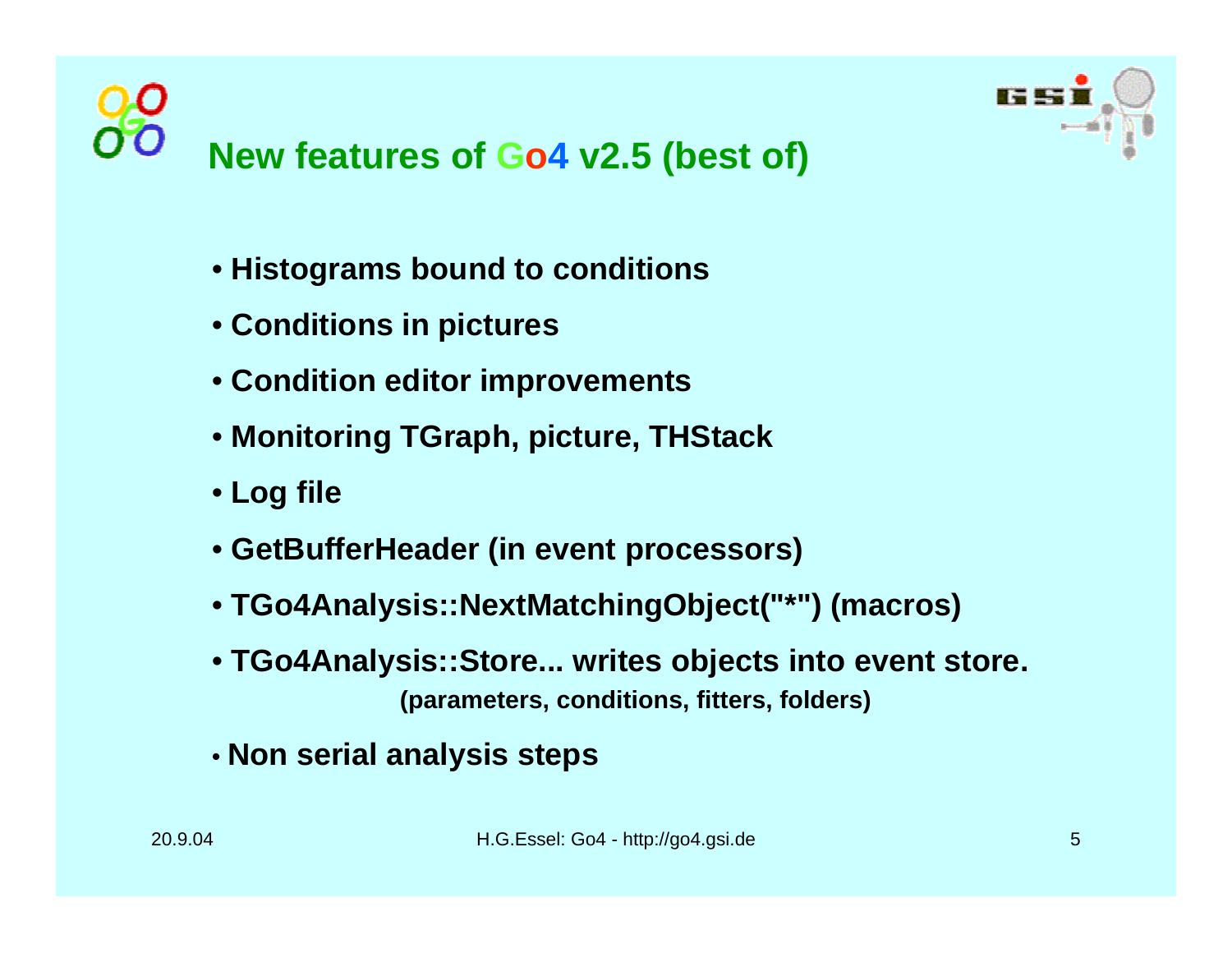



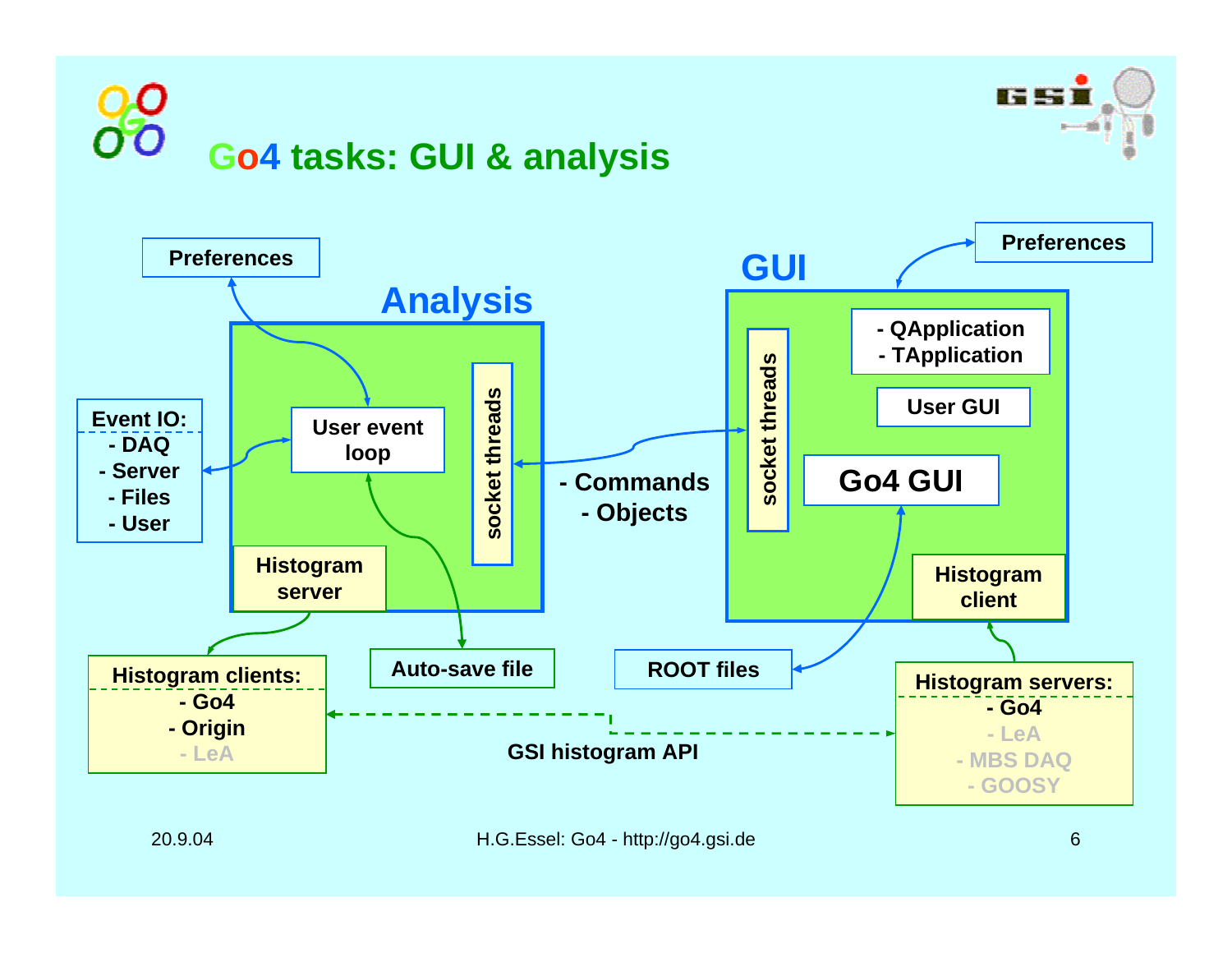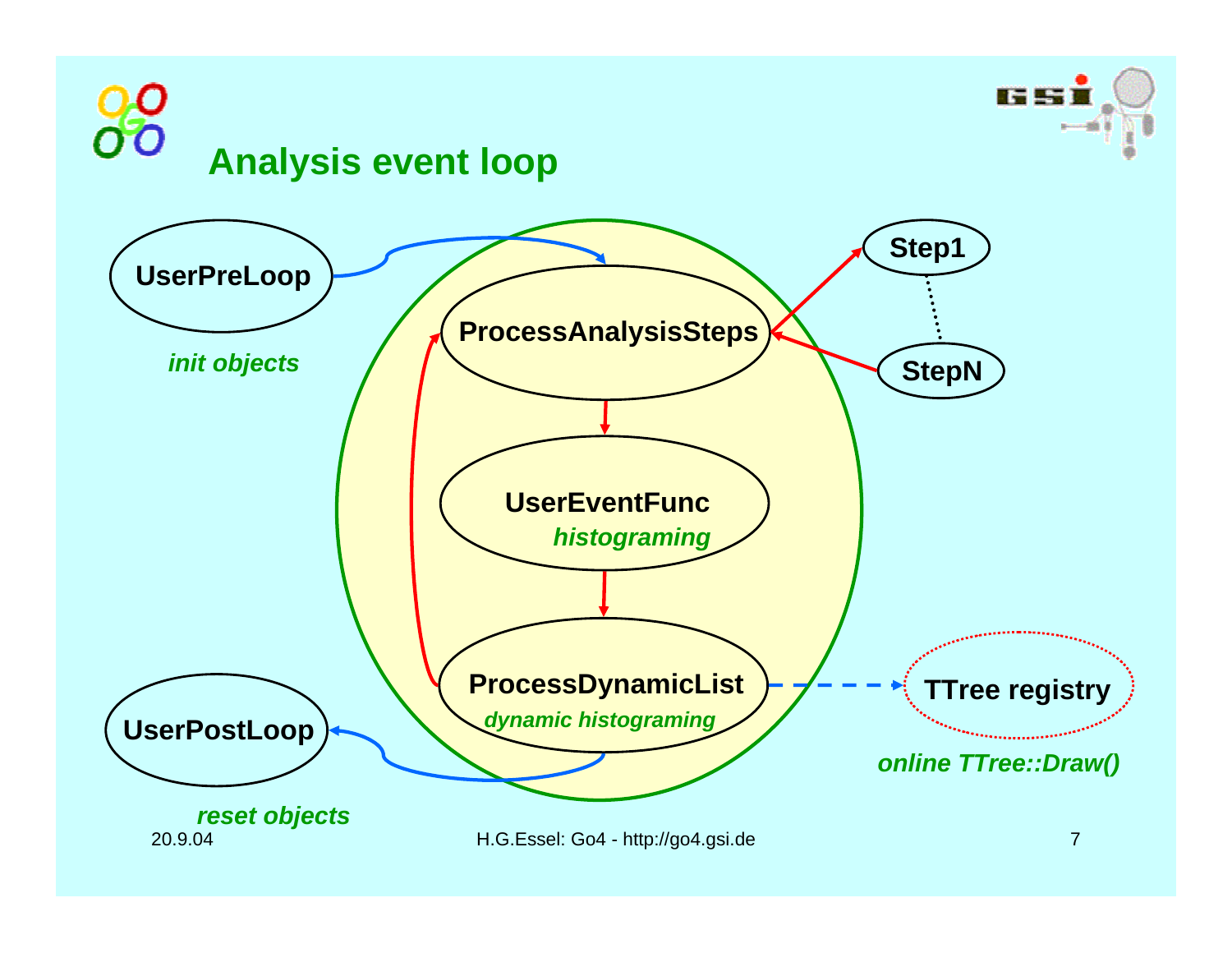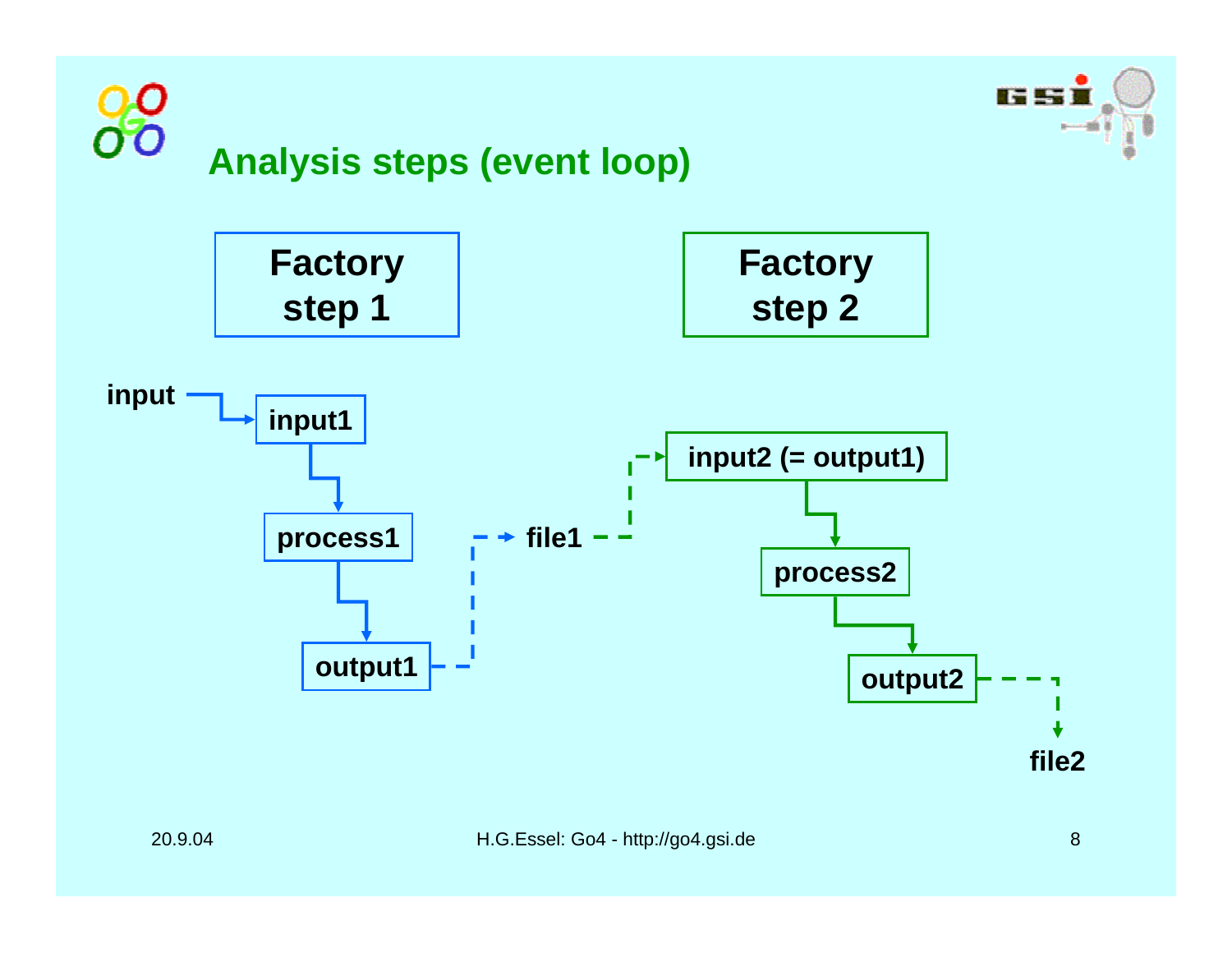



## **Analysis steps (objects)**

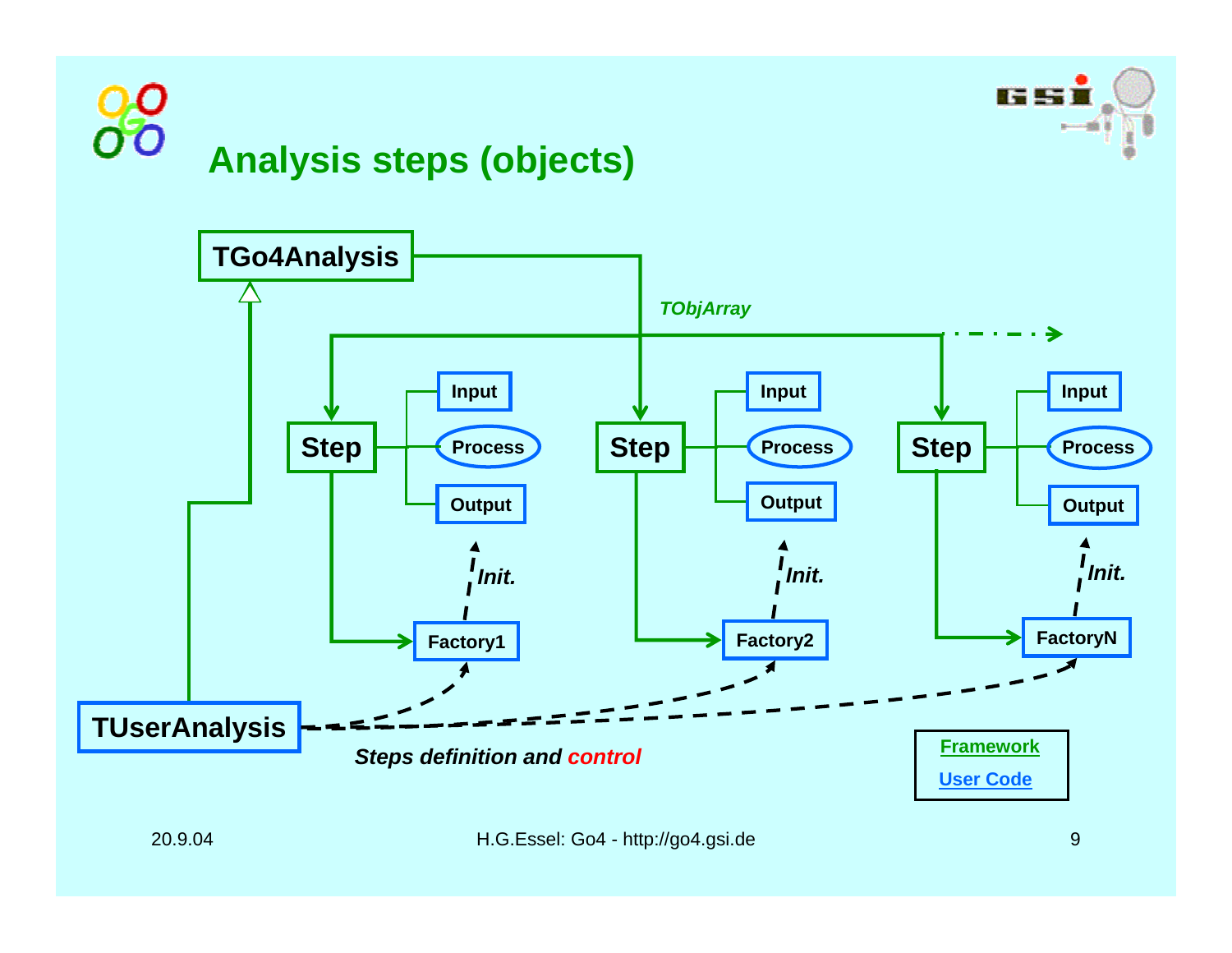



**Chain of analysis steps processed sequentially Each step can be en/disabled (framework) Input/output can b e switched (framework) Partial IO (steered by application )**

> **Each processor has access to all inputs! Each processor has access to all parameters**

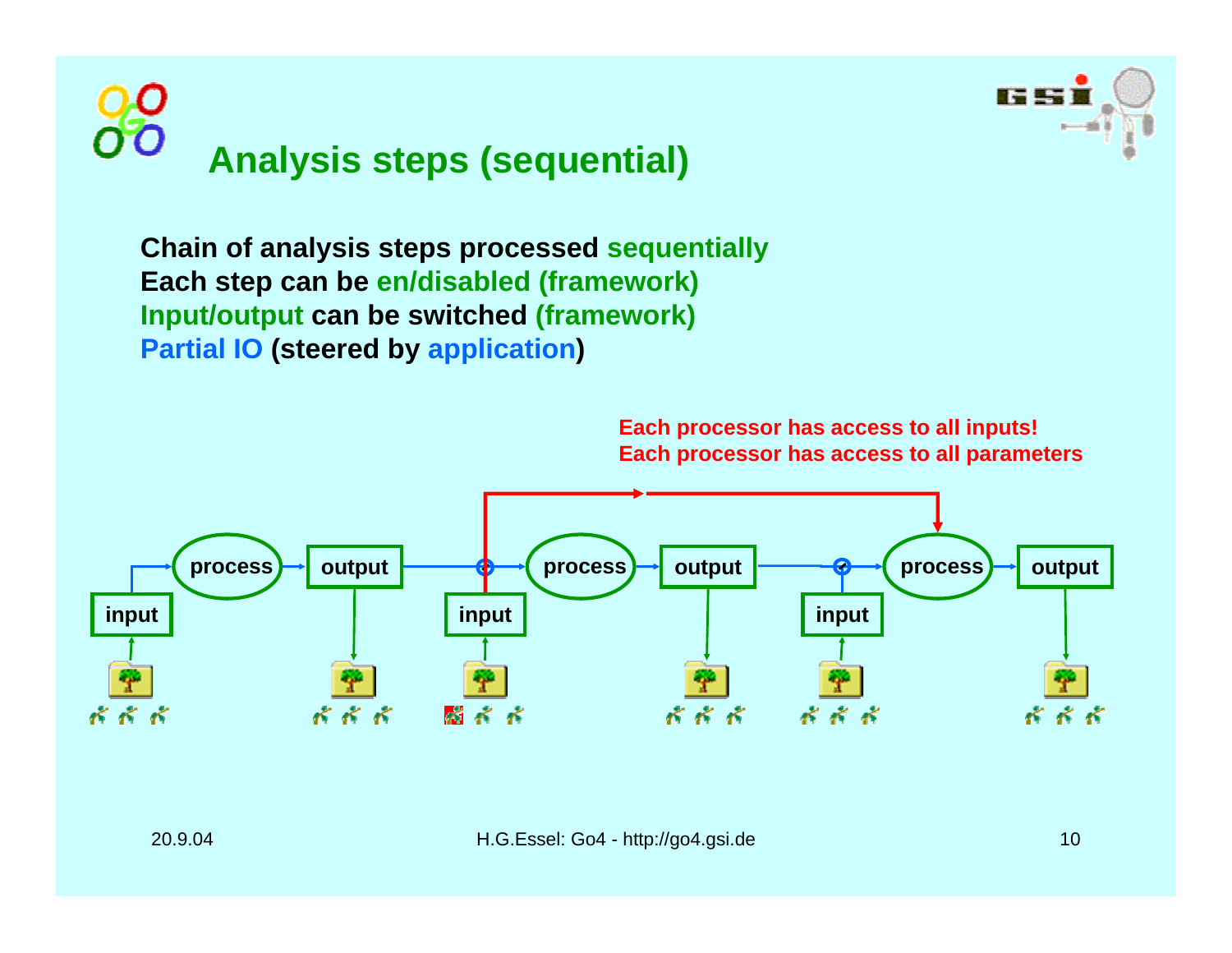# $\overline{O}$



**US 53**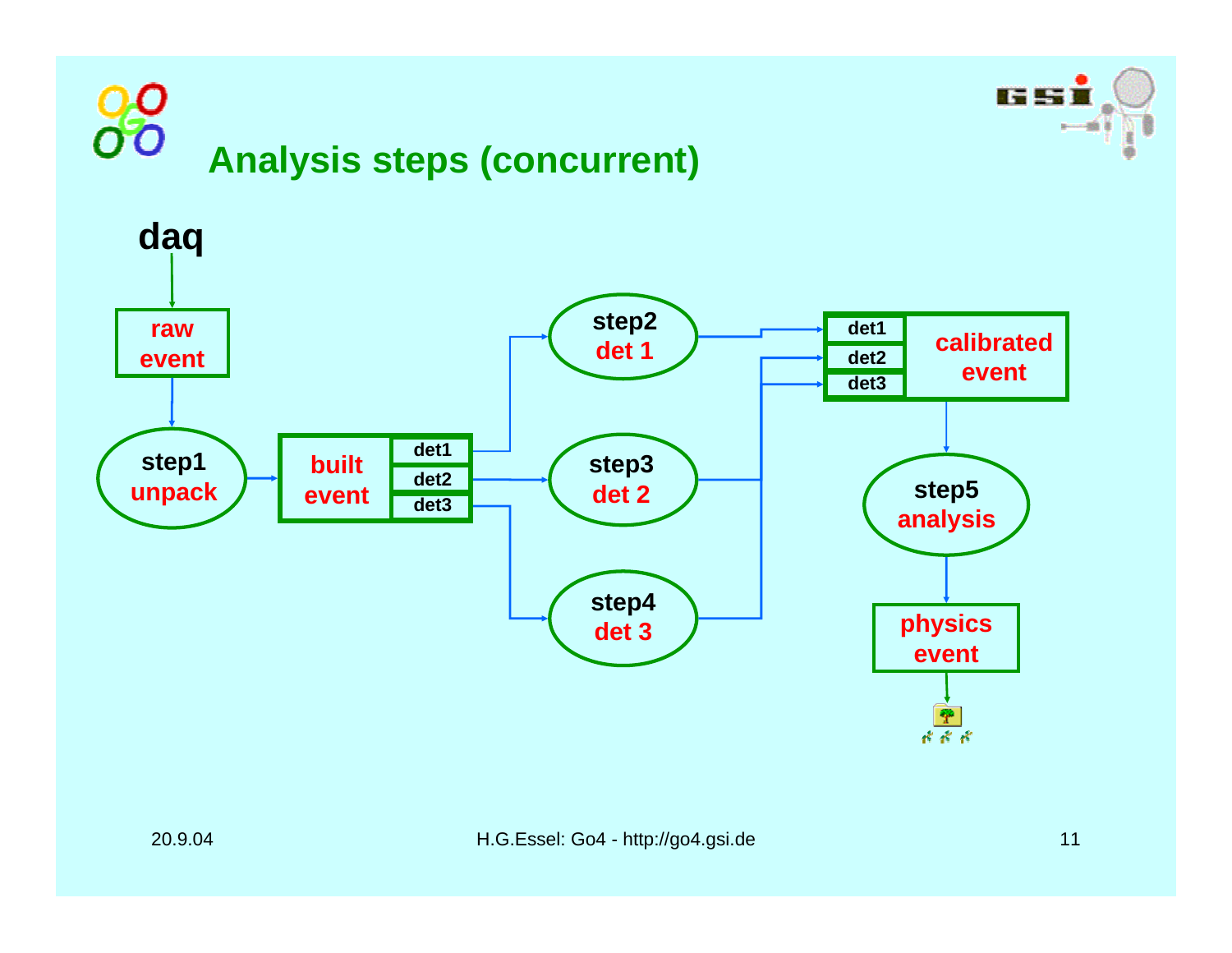



- **Go4ExampleSimple**
- **Go4Example1Step**
- **Go4Example2Step**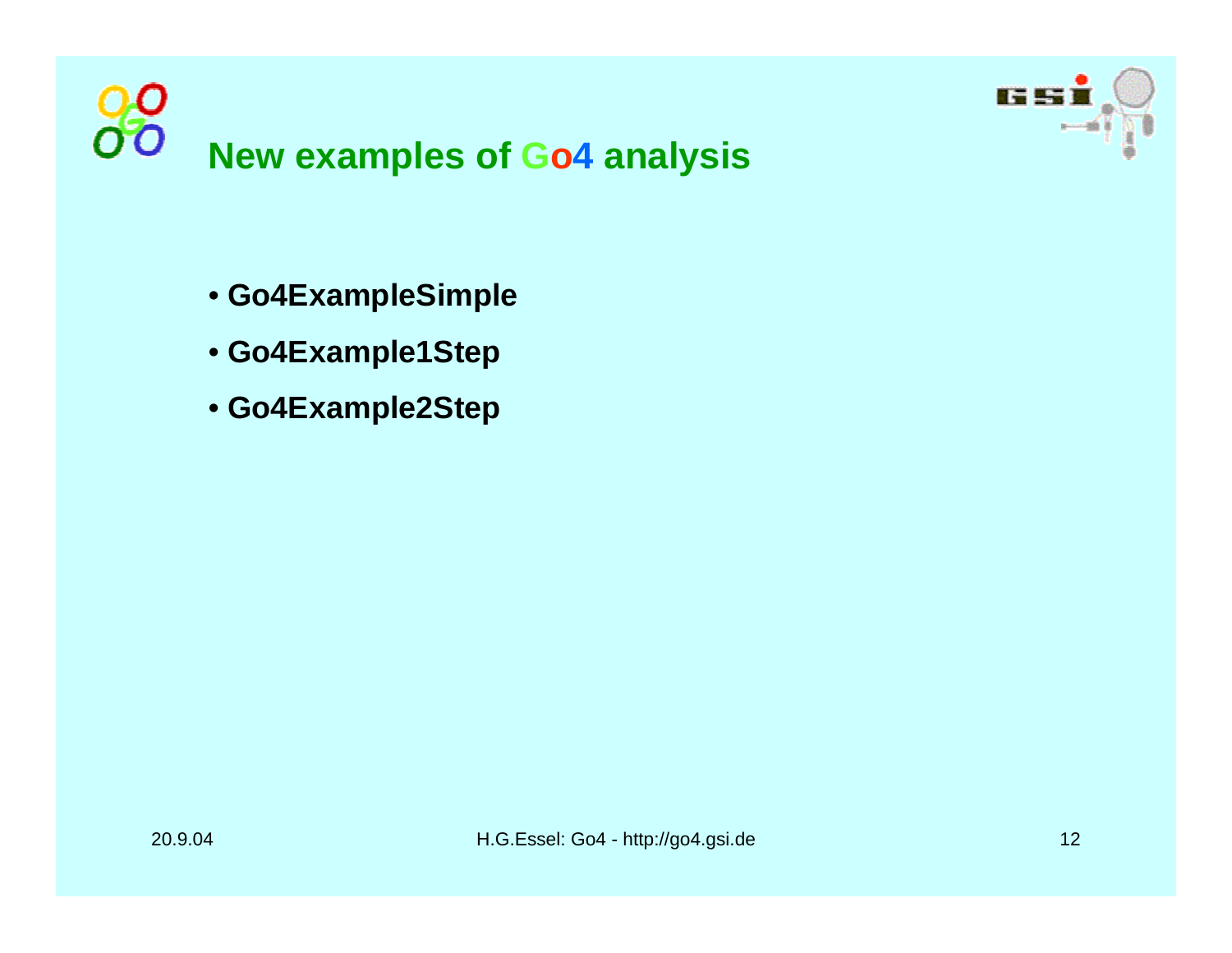



- **New Main program (batch: support all GSI event sources)**
- **One step**
- **TXXXEvent.cxx/-.h dummy output event (no data, not filled, no output)**
- **Standard analysis TGo4Analysis**
- **Standard step factory TGo4StepFactory**
- **Select input source via macros, e.g. revserv.C**
- **Set up step by macro setup.C (modify without remake)**
- **Complete analysis in TXXXPROC.cxx/-.h**
- **Auto-save in b atch only**
- **Histograms His1,2 bound to window conditions cHis1,2**
- **Conditions cHis1,2 added to picture condSet (pads of His1,2)**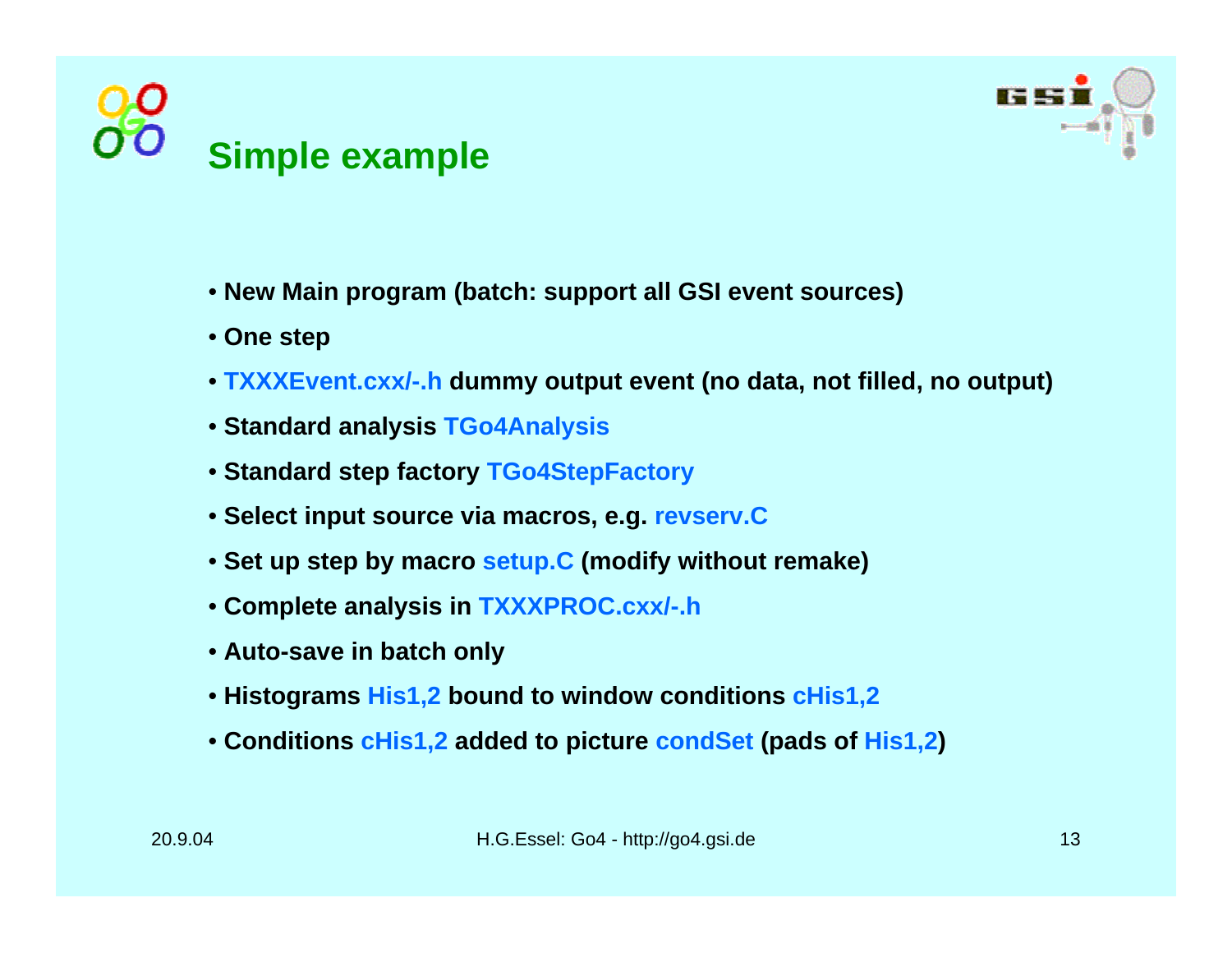



- **New Main program (batch: support all GSI event sources)**
- **One step**
- **TXXXEvent.cxx/-.h output event (filled, output en/disabled b y macro)**
- **User analysis TXXXAnalysis (UserPreLoo p, UserEventFun c, UserPostLoop)**
- **Standard step factory TGo4StepFactory**
- **Use macro setfill.C to set parameters for steering the analysis**
- **Complete analysis in TXXXPROC.cxx/-.h and TXXXEvent.cxx/-.h**
- **Auto-save in b atch only**
- **Macro go4savecond.C creates macr o to set all conditions t o actual values (i.e. after next startup)**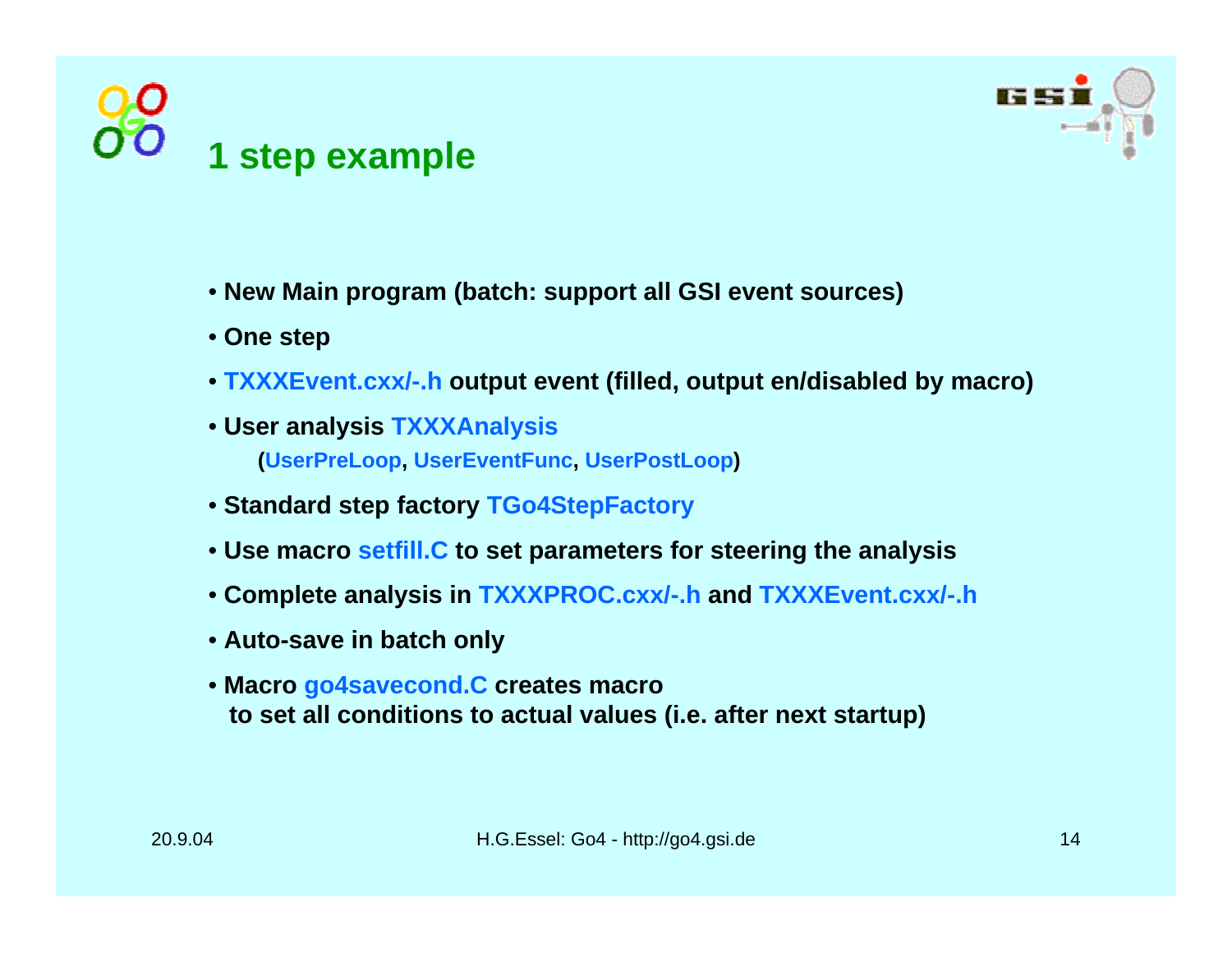



- **New Main program (batch: support all GSI event sources)**
- **Two steps: unpack and analyze**
- **User analysis TXXXAnalysis (UserPreLoo p, UserEventFun c, UserPostLoop)**
- **User step facto ries**
- **CINT macros t o extract histograms f r o m an auto-save file (convert.C, convertfile.C)**